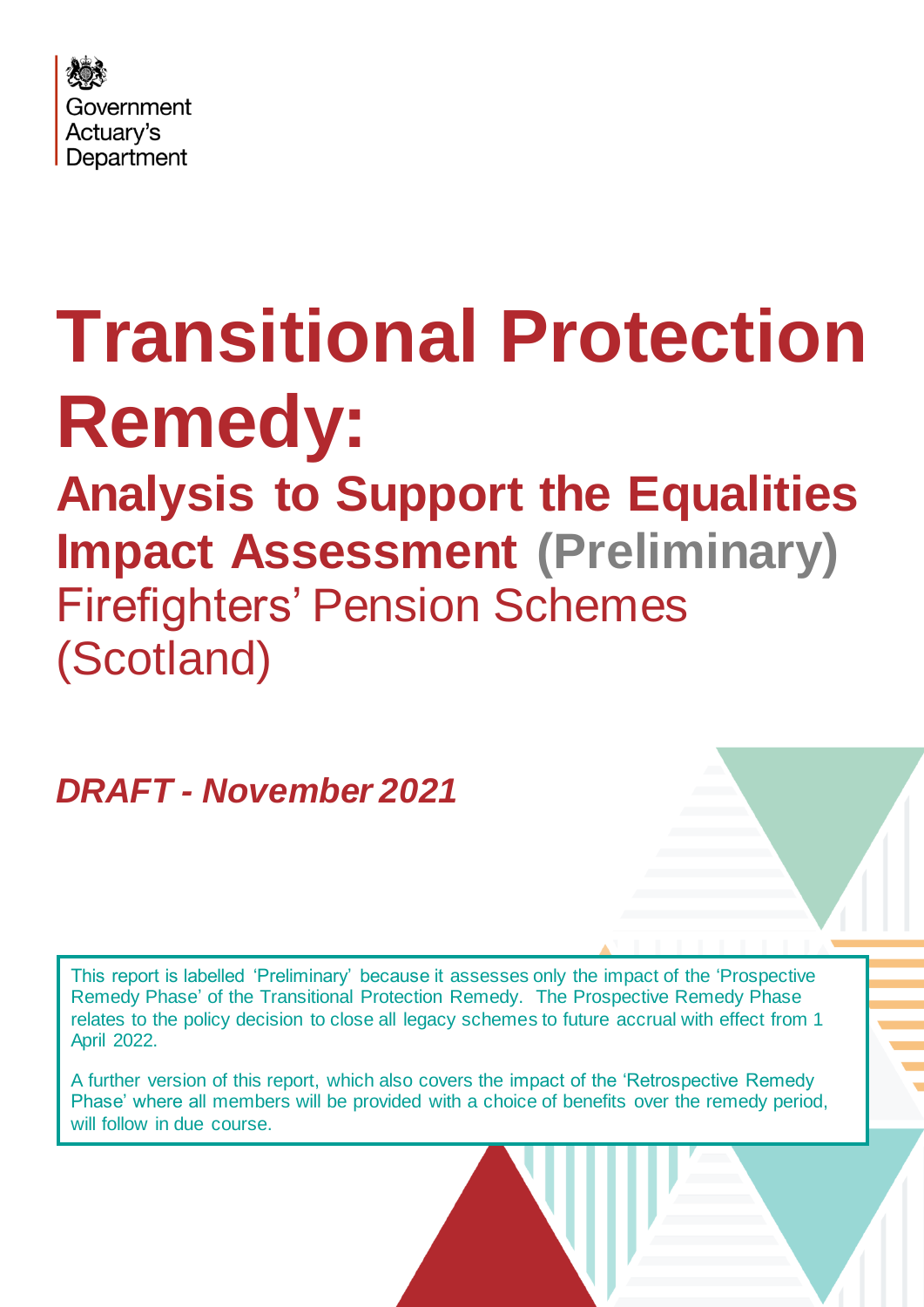# **Contents**

| 5. Equality Impact Analysis: Other Protected Characteristics 18 |  |
|-----------------------------------------------------------------|--|
|                                                                 |  |
|                                                                 |  |

At GAD, w e seek to achieve a high standard in all our w ork. We are accredited under the Institute and Faculty of Actuaries' Quality Assurance Scheme. Our w ebsite describes **[the standards](https://www.gov.uk/government/organisations/government-actuarys-department/about/terms-of-reference)** w e apply.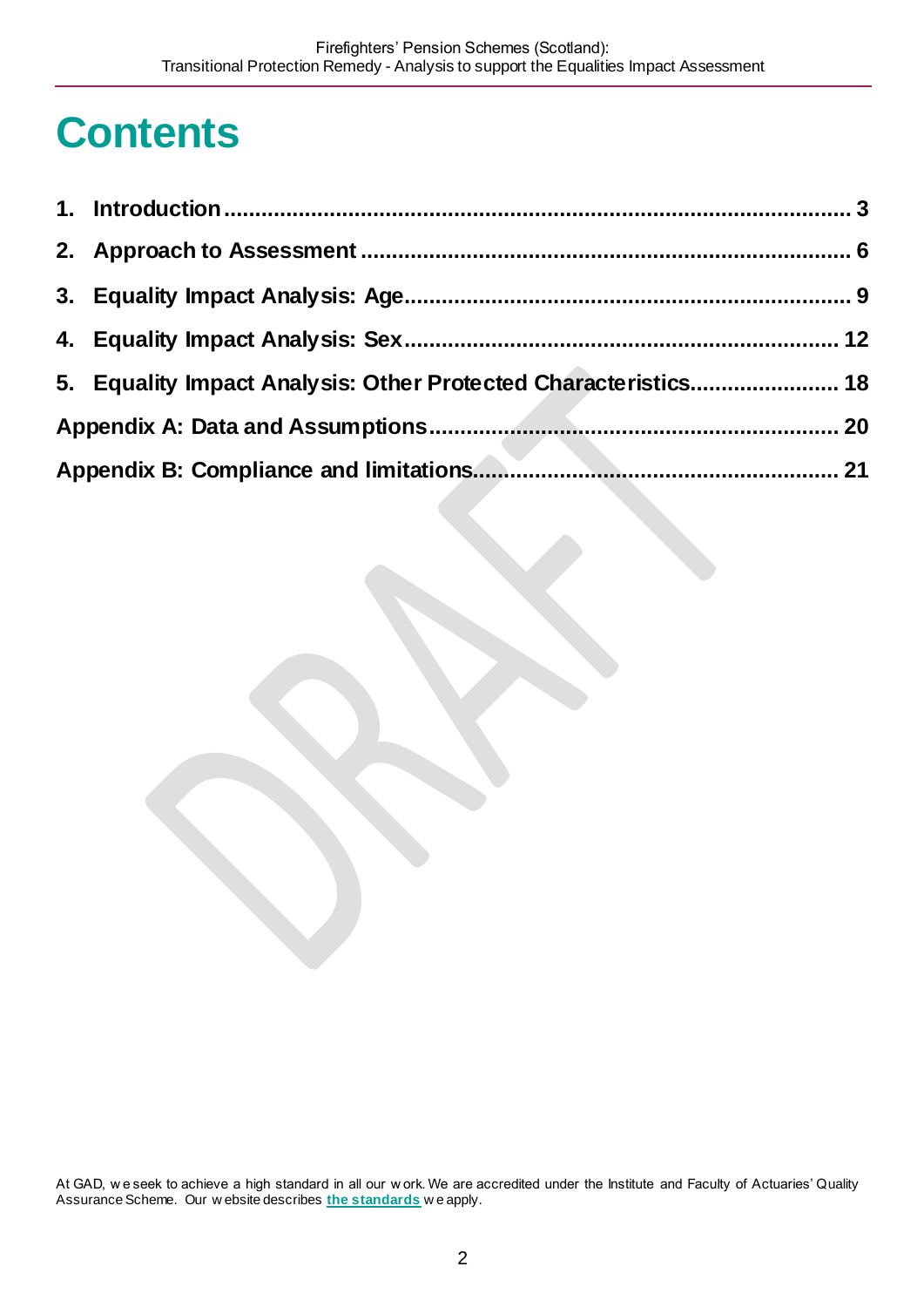# <span id="page-2-0"></span>**1. Introduction**

## **Purpose**

- 1.1. This report is addressed to, and has been prepared at the request of, the Scottish Public Pensions Agency ('SPPA').
- 1.2. The Public Sector Equality Duty ('PSED') was created by the Equality Act 2010 and is supported by the specific duties contained in the Equality Act 2010 (Specific Duties) (Scotland) Regulations 2012, as amended.
- 1.3. The PSED requires the Scottish Government to assess the impact of applying a proposed new, or revised, policy or practice. Scottish Ministers must have 'due regard' to the need to eliminate discrimination, advance equality of opportunity and foster good relations between people with different protected characteristics when carrying out their activities.
- 1.4. There are nine protected characteristics identified in the Equality Act 2010: (1) sex, (2) age, (3) disability, (4) race, (5) religion or belief, (6) gender reassignment, (7) pregnancy and maternity, (8) sexual orientation, (9) marital or civil partnership status.
- 1.5. **The purpose of this report is to provide analysis, specifically in relation to the Firefighters' Pension Schemes (Scotland)1, to support SPPA who are acting on behalf of Scottish Ministers, in considering the impact of the policy decision to close all legacy schemes to future accrual with effect from 1 April 2022.**
- 1.6. This is one aspect of the proposed approach to address the age discrimination identified in the 2015 public service pension reforms, referred to as 'Transitional Protection Remedy', or 'McCloud remedy'. A further report will follow in due course, which also covers the policy decision to provide eligible members with a choice of legacy or reformed scheme benefits over the remedy period.

## **Background**

1.7. When public service pension reforms were introduced in 2015, the UK Government agreed to allow those closest to their retirement age to stay in their legacy schemes. These arrangements were referred to as transitional protection arrangements.

 $\overline{1}$ For the Firefighters' Pension Schemes (Scotland), the legacy schemes are the 1992 Scheme, the 2006 Scheme (Standard) and the 2006 Scheme (Special), and the reformed scheme is the 2015 Scheme.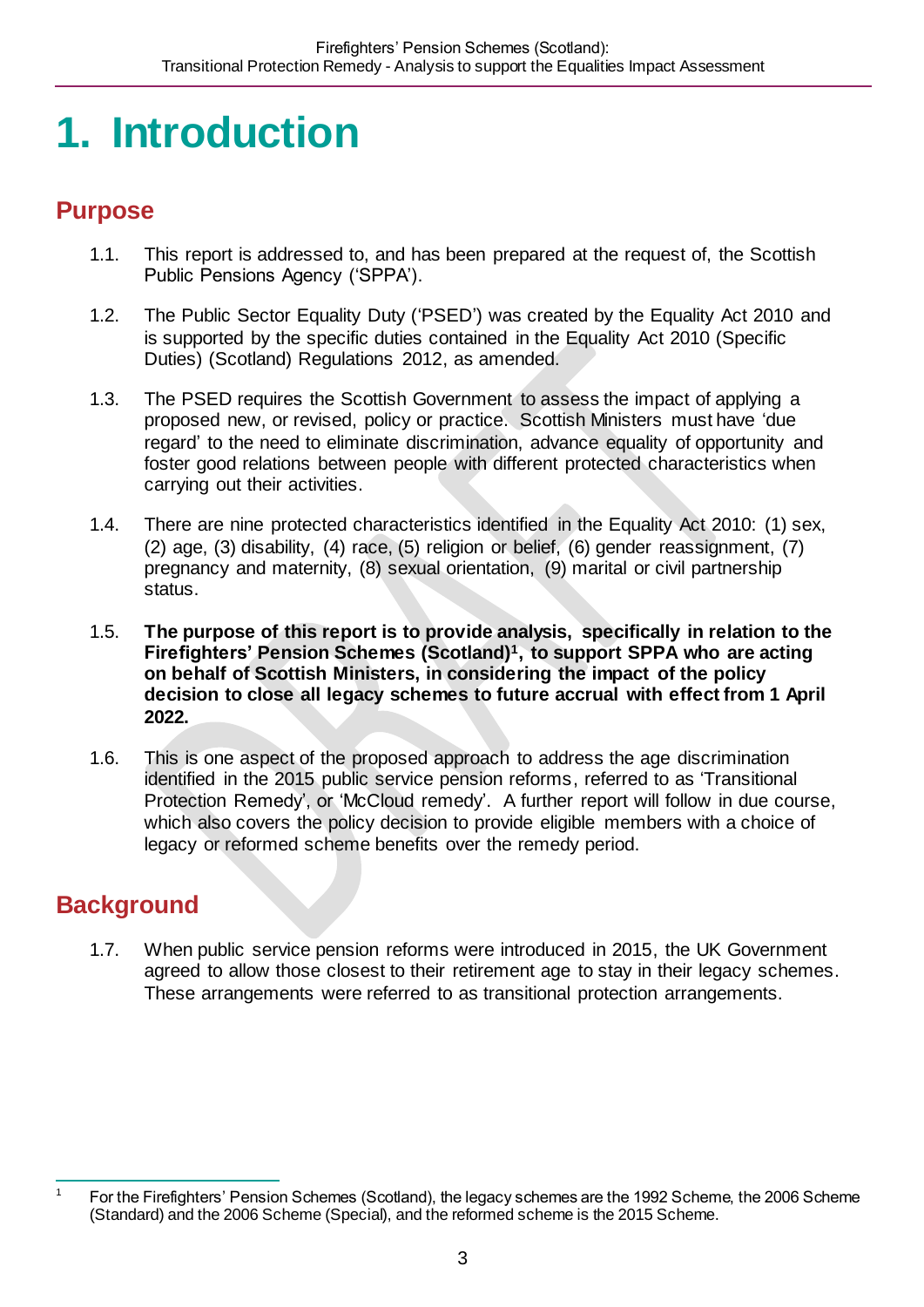- 1.8. For the Firefighters' Pension Schemes (Scotland), this meant:
	- A. Active members who, on 1 April 2012, were in the 1992 Scheme and aged 45 or over (or were aged 40 or over and had at least 20 years of service) would remain in the 1992 Scheme.
	- B. Active members who, on 1 April 2012, were in the 2006 Scheme and aged 50 or over would remain in the 2006 Scheme.
	- C. Active members who, as of 1 April 2012, were in one of the pre-2015 schemes and were within 4 years of qualifying for full protection have limited protection so that, on average, for every month closer to qualifying for full protection, they gain about 53 days of protection in their then current scheme. At the end of their protected period they transferred into the 2015 Scheme.
- 1.9. In this report, members in categories A and B above are referred to as 'Protected' members and members in category C are referred to as 'Tapered Protected' members.
- 1.10. Following a challenge in the Courts, however, it was found that such transitional arrangements were discriminatory on the grounds of age and, for certain schemes, gave rise to indirect sex and race discrimination.
- 1.11. To address the discrimination identified, it was announced that:
	- In relation to service from 1 April 2015 to 31 March 2022 (known as the 'remedy period'), all eligible members will have a choice between:
		- legacy scheme benefits (i.e. benefits in the 1992 Scheme or 2006 Schemes in Firefighters' Pension Schemes (Scotland)) or

benefits equivalent to those available under the reformed scheme (benefits in the 2015 Scheme in Firefighters' Pension Schemes (Scotland))

- There will not be an option to have a combination of benefits in the legacy scheme and the reformed scheme over the remedy period.
- Eligible members were defined as those who were in service on or before 31 March 2012 and still in service on or after 1 April 2015. This includes members who are currently active, deferred or retired and those with a non-disqualifying break in service of no more than five years.
- Members will be able to make their choice at the point at which they will receive their scheme benefits. Where a member's benefits are already in payment, the choice will be offered as soon as practicable.
- From 1 April 2022, all members will accrue benefits in their reformed scheme, regardless of age. There will be no further benefits accrued in the legacy schemes from this point.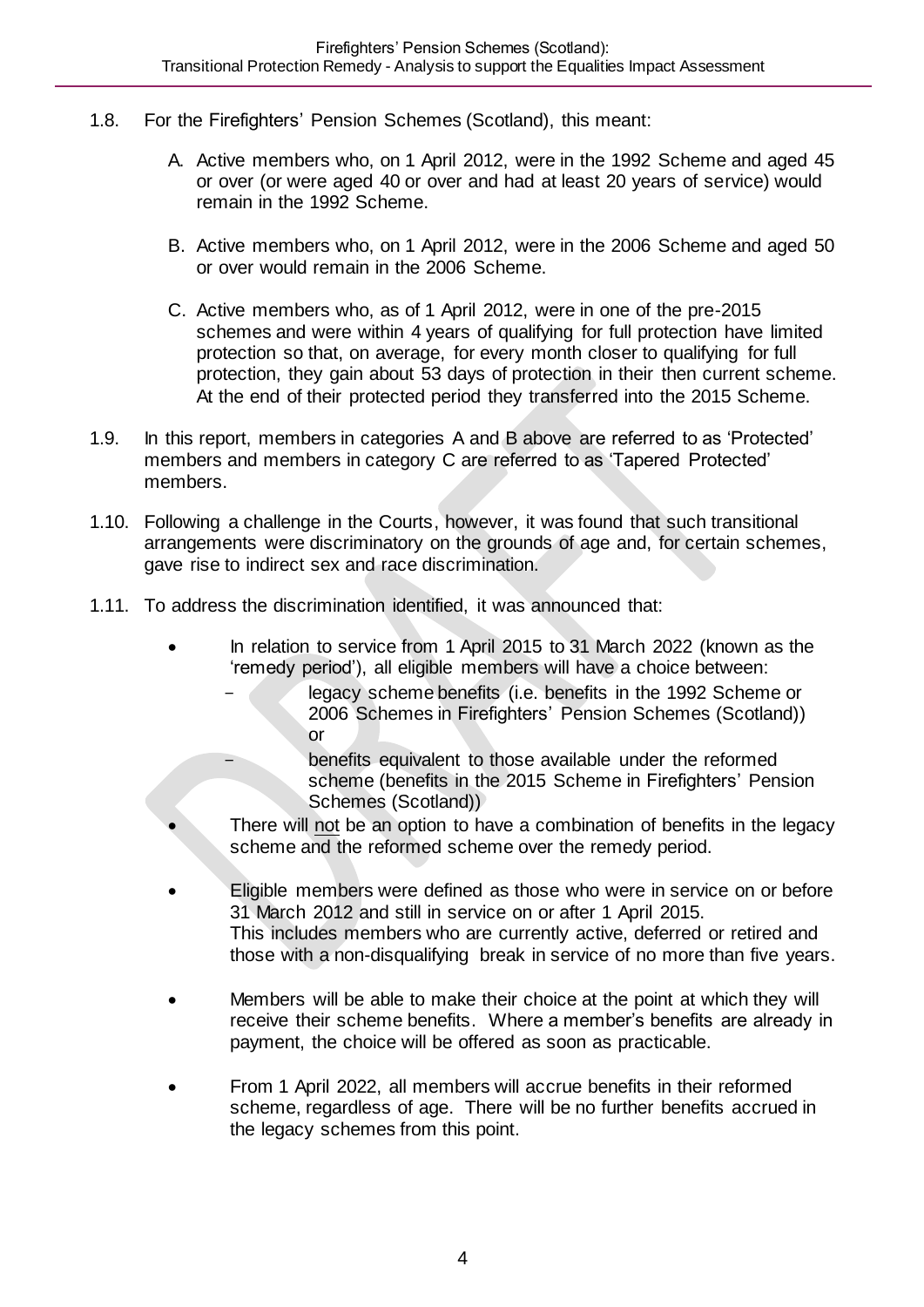- 1.12. The [Public Service Pensions](https://bills.parliament.uk/bills/3032) and Judicial Offices Bill is the legislative vehicle that sets out the provisions that give effect to the above announcements and it will apply across all schemes in the UK in relation to the Transitional Protection Remedy. This is currently progressing through the UK Parliament. The Equality Impact Assessment ('EqIA') carried out alongside this Bill can be found at the link above.
- 1.13. Scottish Ministers are responsible for making the secondary legislation to amend the Firefighters' Pension Schemes (Scotland). This secondary legislation will be delivered in two phases:
	- A. *Prospective remedy phase (due to be in force for 1 April 2022)*:
		- Legacy schemes will close on 31 March 2022 and all members who continue in pensionable service from 1 April 2022 will do so as members of the 2015 Scheme.
	- B. *Retrospective remedy phase (planned for Autumn 2022)*:
		- From 2022, eligible members will be able to choose to receive legacy pension scheme benefits or benefits equivalent to those available under the reformed pension scheme for service between 2015 and 2022.

## **Policy to be assessed**

- 1.14. **This Preliminary report is intended to support consideration of the impact of the Prospective Remedy Phase (as noted in 1.13 above) but will be updated in due course to consider both the prospective and retrospective remedy phases of the secondary legislation.**
- 1.15. Further information on our approach to assessing this is provided in chapter 2.

### **Next steps**

- 1.16. Chapters 3-5 consider the potential impact of the proposed measures by reference to the protected characteristics identified in the Equality Act 2010.
- 1.17. We have included commentary on the analysis of the data, which SPPA may wish to use in the preparation of its EqIA. However, it is important to note that **it is for SPPA, acting on behalf of Scottish Ministers, to review this analysis and ultimately determine their view of the assessment of the equalities impact** i.e. have 'due regard' as to whether the policy treats someone less favourably due to a protected characteristic.
- 1.18. We very much welcome input into how to refine this initial analysis, by contributing further perspectives or identifying where there might be additional equality impacts to consider.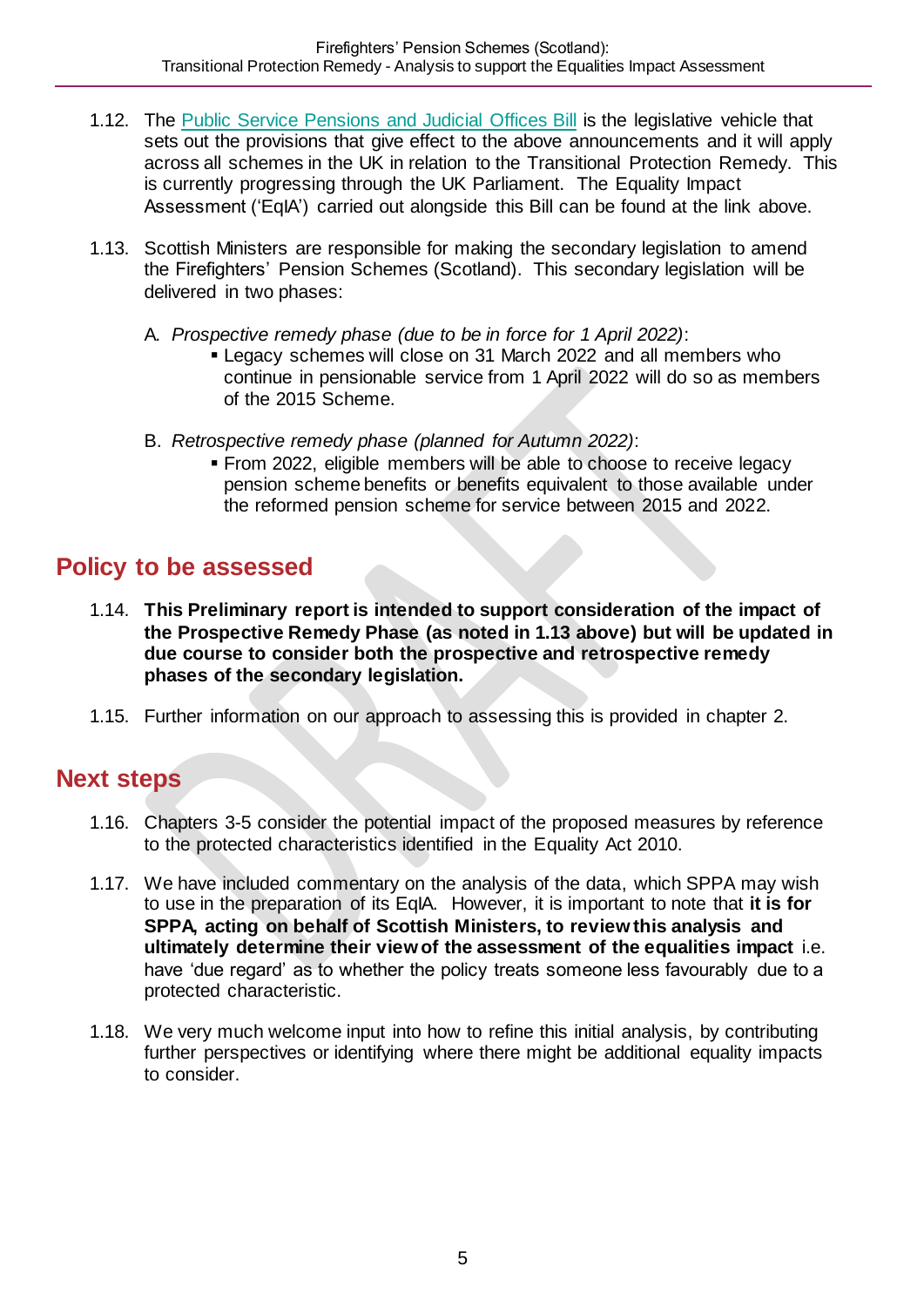# <span id="page-5-0"></span>**2. Approach to Assessment**

**We have set out below the information we will use as a basis for examining the protected characteristics.**

## **Closing legacy schemes with effect from 1 April 2022**

- 2.1. In this report, we have examined the impact of this policy decision on Protected members only. Under the Transitional Protection Remedy, Protected members will now be moved into the 2015 Scheme from 1 April 2022, whereas these members previously had an expectation from the 2015 reforms of continuing in their legacy arrangement after 1 April 2022. In all circumstances, Tapered Protected and unprotected members were due to accrue benefits in the 2015 Scheme from 1 April 2022.
- 2.2. The 'final salary' link and weighted accrual elements (where relevant) of the legacy schemes will be protected for all former legacy scheme members.
- 2.3. For the avoidance of doubt, closing legacy schemes to future accrual with effect from 1 April 2022 will only impact Protected members **who are still accruing benefits as at 1 April 2022**. Given that most Protected members will have reached normal pension age (age 55 in the 1992 Scheme and age 60 in the 2006 Scheme) or accrued a full 1992 Scheme pension on or before 31 March 2022, it is likely that the vast majority of Protected members will have retired by that point.
- 2.4. At this stage, we are not able to provide the number and characteristics of the Protected members who may still be accruing benefits as at 1 April 2022.
- 2.5. Therefore, as outlined below, we have used the most recent data available to us to consider the impact of the UK Government's policy decision to close legacy schemes to future accrual with effect from 1 April 2022.
- 2.6. It is also worth highlighting that further consideration is being given to the approach to take in relation to members who request to retire due to ill-health ahead of 31 March 2022, but where this is not granted until after 1 April 2022. We have not analysed this situation specifically in this document, but it may be worth reassessing the protected characteristic of disability further once the approach has been clarified.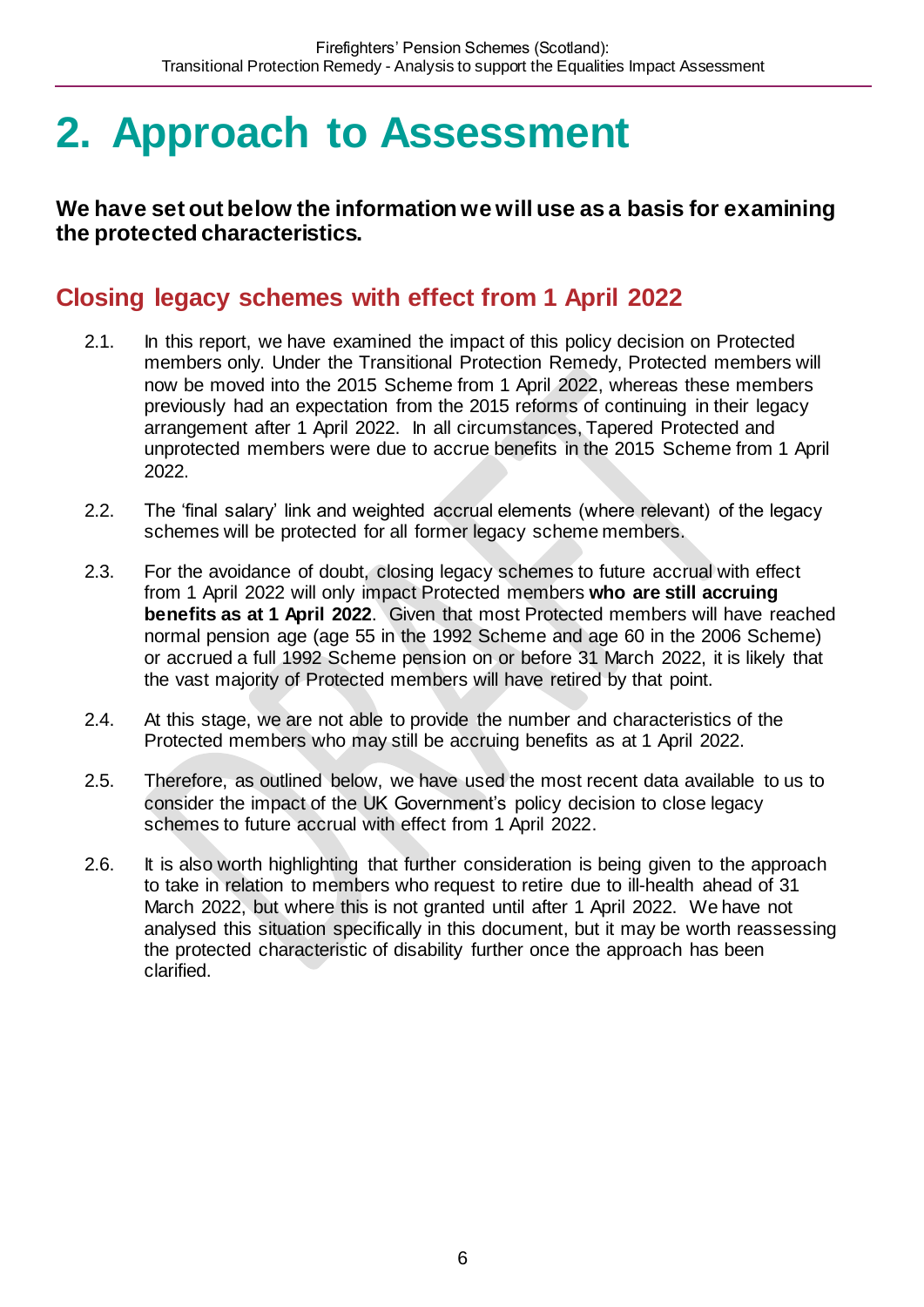## **Data used**

- 2.7. The most recent data available to the Government Actuary's Department (GAD) is that provided to GAD by SPPA for the purposes of the 31 March 2016 actuarial valuation.
- 2.8. The data to be used for the next actuarial valuation, as at 31 March 2020, has not yet been finalised but we can update our assessment to reflect more recent data if and where it becomes available.
- 2.9. The table below sets out the number of Protected members as at 31 March 2016:

|                                                           | 1992<br><b>Scheme</b> | <b>2006 Scheme</b><br>(Standard) | 2006 Scheme<br>(Special) | Total |
|-----------------------------------------------------------|-----------------------|----------------------------------|--------------------------|-------|
| Protected members in<br>service as at 31 March 2016       | 1,098                 | 113                              | 203                      | 1,414 |
| Proportion of total number of<br><b>Protected members</b> | 78%                   | 8%                               | 14%                      |       |

2.10. We have also shown below the total number of active members in the Scheme as at 31 March 2016:

|                                                              |                                  | <b>Number of</b><br>members | <b>Proportion of the</b><br>membership<br>(based on number<br>of members) |
|--------------------------------------------------------------|----------------------------------|-----------------------------|---------------------------------------------------------------------------|
| Eligible for<br><b>Transitional Protection</b>               | <b>Protected members</b>         | 1,414                       | 25%                                                                       |
| remedy                                                       | <b>Tapered Protected members</b> | 810                         | 15%                                                                       |
|                                                              | <b>Unprotected members</b>       | 2,644                       | 47%                                                                       |
|                                                              | <b>Total</b>                     | 4,868                       | 87%                                                                       |
| Not eligible for<br><b>Transitional Protection</b><br>remedy |                                  | 712                         | 13%                                                                       |
| <b>Total</b>                                                 |                                  | 5,580                       | 100%                                                                      |

- 2.11. The table above shows that 25% of the active membership of the scheme as at 31 March 2016 were Protected members.
- 2.12. We acknowledge that this data is at a date which does not reflect the specific point in time at which the measure will come into place. As noted in 2.3, we expect that most of the Protected members identified as at 31 March 2016 will have retired by 1 April 2022, such that much less than 25% of the active scheme members at that date are, in reality, impacted. However, since we cannot be sure which Protected members will remain in active service at 1 April 2022, we consider it is appropriate to use this data for this equality analysis, particularly as there is currently no alternative.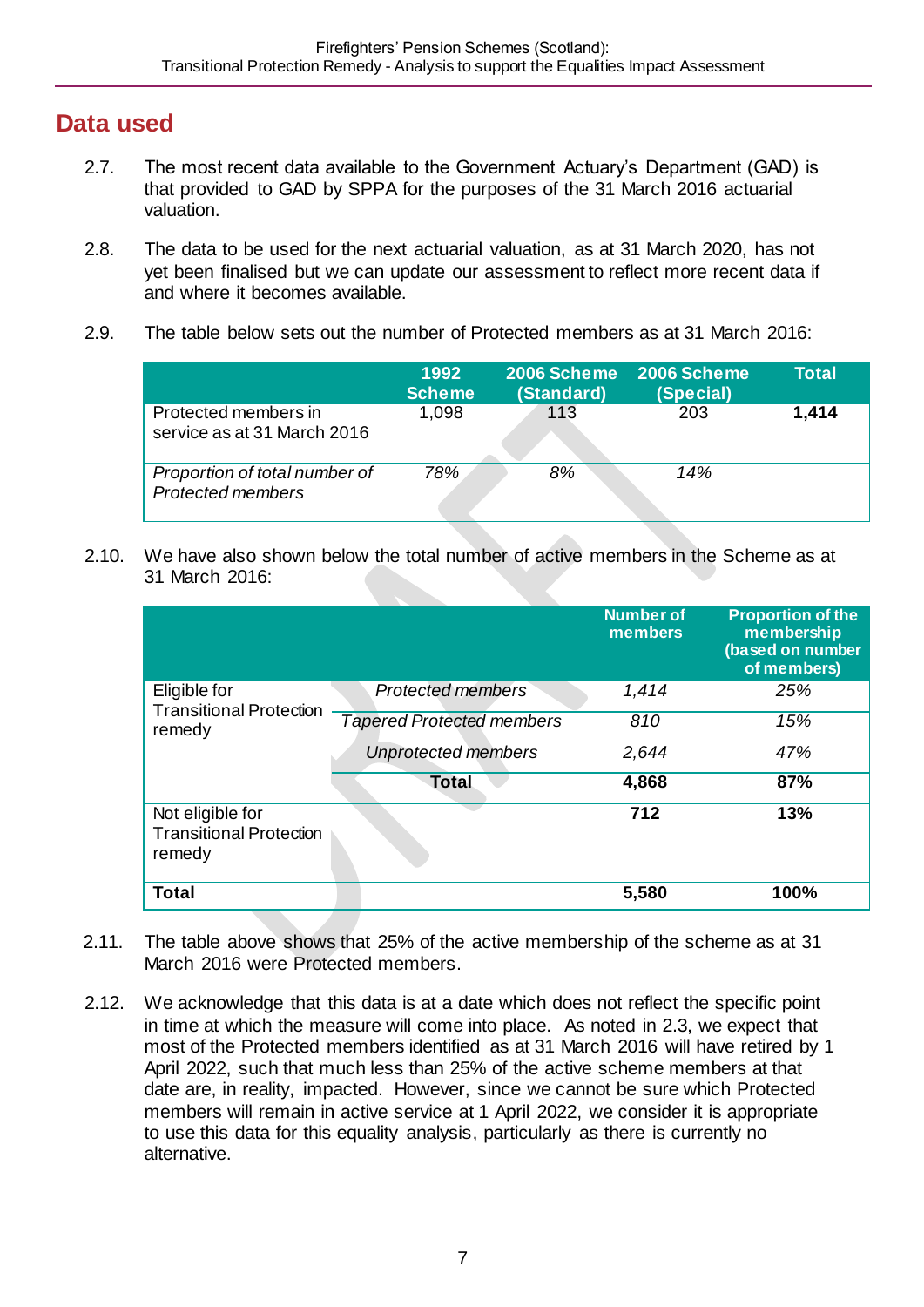- 2.13. Data on sex and age (and service, role, part-time status) of the membership of the Firefighters' Pension Schemes (Scotland) was provided to GAD by SPPA for the purposes of the 31 March 2016 actuarial valuation.
- 2.14. For the other protected characteristics under the Equality Act 2010, SPPA does not hold complete or up-to-date data. However, data for the whole of the Scottish Fire and Rescue Service workforce is available and has been used. Given the current participation rate in the Firefighters' Pension Schemes (Scotland) is currently of the order of 97% (Source: SPPA), this represents a reasonable approximation to the membership of the Scheme.

8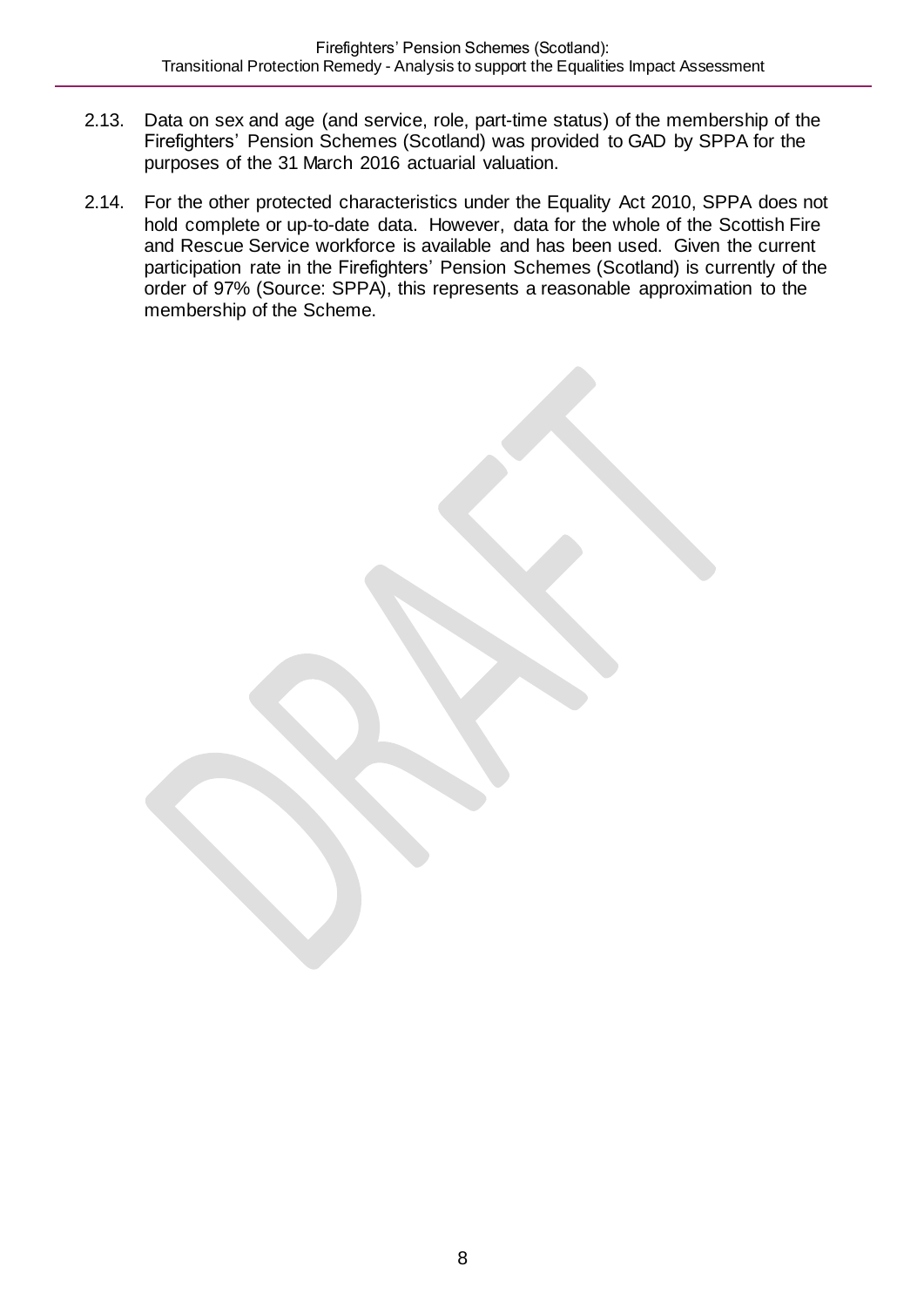# <span id="page-8-0"></span>**3. Equality Impact Analysis: Age**

**This Chapter sets out our analysis of the equality impacts of the policy decision to close the legacy schemes to future accrual with effect from 1 April 2022 on the protected characteristic of age as identified in the Equality Act 2010.**

## **Closing legacy schemes with effect from 1 April 2022**

#### *Introduction*

- 3.1. As previously outlined, the Courts determined that the transitional protection element of the 2015 public service pension scheme reforms treated those members who were closest to retirement more favourably than younger members, and this amounted to direct age discrimination.
- 3.2. The UK Government's policy decision to no longer permit Protected members to accrue benefits in the legacy schemes after 31 March 2022 is one aspect of the approach that is to be taken to address the age discrimination identified. All Tapered Protected and unprotected members would be accruing benefits in the reformed scheme by this point, so this decision only impacts Protected members.
- 3.3. Given this policy decision only impacts Protected members, it is to be expected that those affected will be older than the general scheme population. However, this is deemed necessary to remove the age discrimination that had previously been identified, and to ensure that all members are treated equitably from this date.

#### *Analysis: Age*

3.4. The following table sets out the age profile of all active members in the Firefighters' Pension Schemes (Scotland), as well as the age profile of the Protected members only, as at 31 March 2016: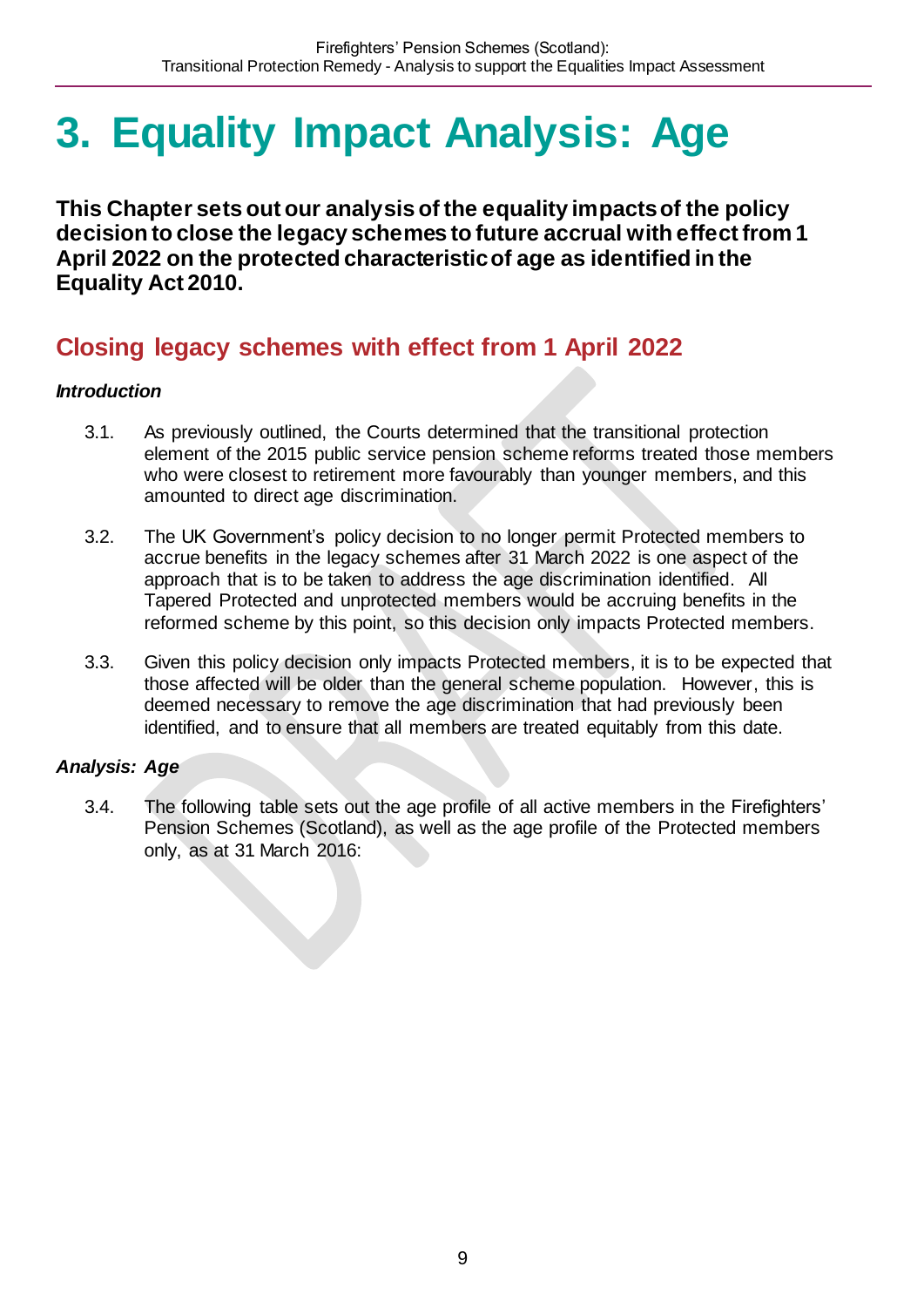| <b>Age as at 31 March</b><br>2016 | <b>Active Membership as</b><br>at 31 March 2016 | <b>Membership with Full</b><br><b>Protection as at 31 March 2016</b> |
|-----------------------------------|-------------------------------------------------|----------------------------------------------------------------------|
| $16 - 19$                         | -                                               | $\blacksquare$                                                       |
| $20 - 24$                         | 3%                                              | -                                                                    |
| 25-29                             | 7%                                              | $\qquad \qquad \blacksquare$                                         |
| 30-34                             | 11%                                             | $\blacksquare$                                                       |
| $35 - 39$                         | 16%                                             | $\blacksquare$                                                       |
| $40 - 44$                         | 18%                                             | $\blacksquare$                                                       |
| $45 - 49$                         | 24%                                             | 27%                                                                  |
| $50 - 54$                         | 18%                                             | 56%                                                                  |
| $55 - 59$                         | 3%                                              | 13%                                                                  |
| 60 and above                      | 1%                                              | 3%                                                                   |
| <b>Total</b>                      | 5,580                                           | 1,414                                                                |

3.5. The following table sets out which scheme the 1,414 Protected members as at 31 March 2016, within each age group, are accruing benefits in:

| <b>Age</b>      | Percentage in<br>1992 Scheme | Percentage in<br>2006 Scheme<br>(Standard) | Percentage in<br>2006 Scheme<br>(Special) | <b>Total</b> |
|-----------------|------------------------------|--------------------------------------------|-------------------------------------------|--------------|
| 45-49           | 97%                          | 3%                                         |                                           | 27%          |
| $50 - 54$       | 82%                          | 15%                                        | 2%                                        | 56%          |
| $55 - 59$       | 36%                          | 27%                                        | 38%                                       | 13%          |
| 60 and<br>above | 2%                           | 43%                                        | 55%                                       | 3%           |

To be clear, the total percentage show n represents the percentage of the 1,414 fully Protected members as at 31 March 2016 w ho fall w ithin that age range. The percentages show n under the 1992 and 2006 Schemes' columns represent the percentage of fully Protected members in that age group w ithin the respective schemes.

- 3.6. This analysis identifies that:
	- As expected, Protected members are older than the general scheme population.
	- Most Protected members are between ages 50 and 54 as at 31 March 2016.
	- At this age range of 50-54, the majority of Protected members are accruing benefits in the 1992 scheme. Again, this is as expected as it is consistent with the average entry age of members into the Firefighters' Pension Schemes (Scotland) and the opening date of the 2006 Scheme being more recent.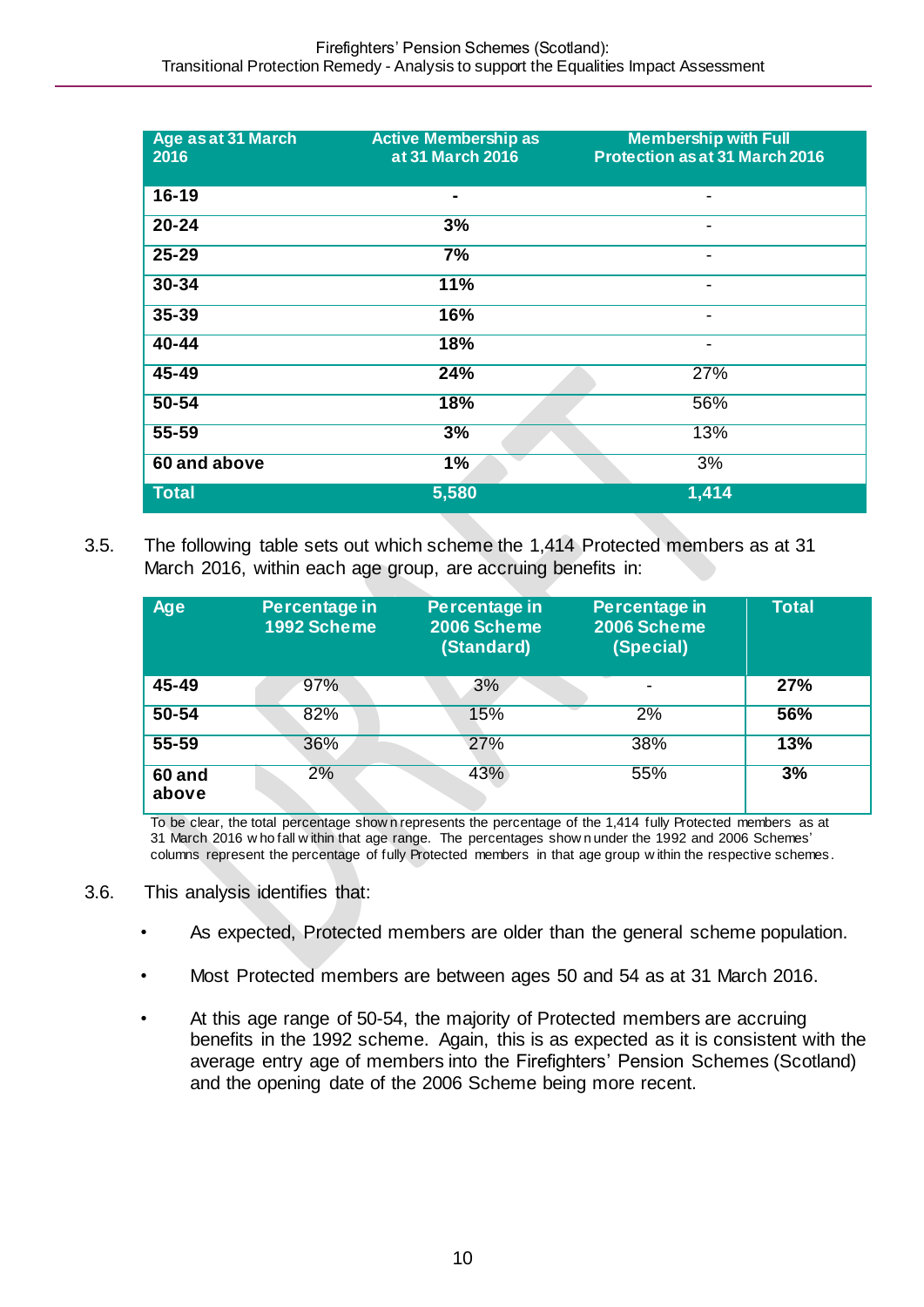#### 3.7. *Commentary on analysis:*

*As illustrated above, Protected members are older than the general active member population. Continuing to provide Protected members with access to the legacy schemes beyond 31 March 2022 would discriminate against younger members who are not offered these terms.* 

*Therefore, applying a policy that removes the provision of favourable treatment to older members compared with others in the scheme is deemed necessary.*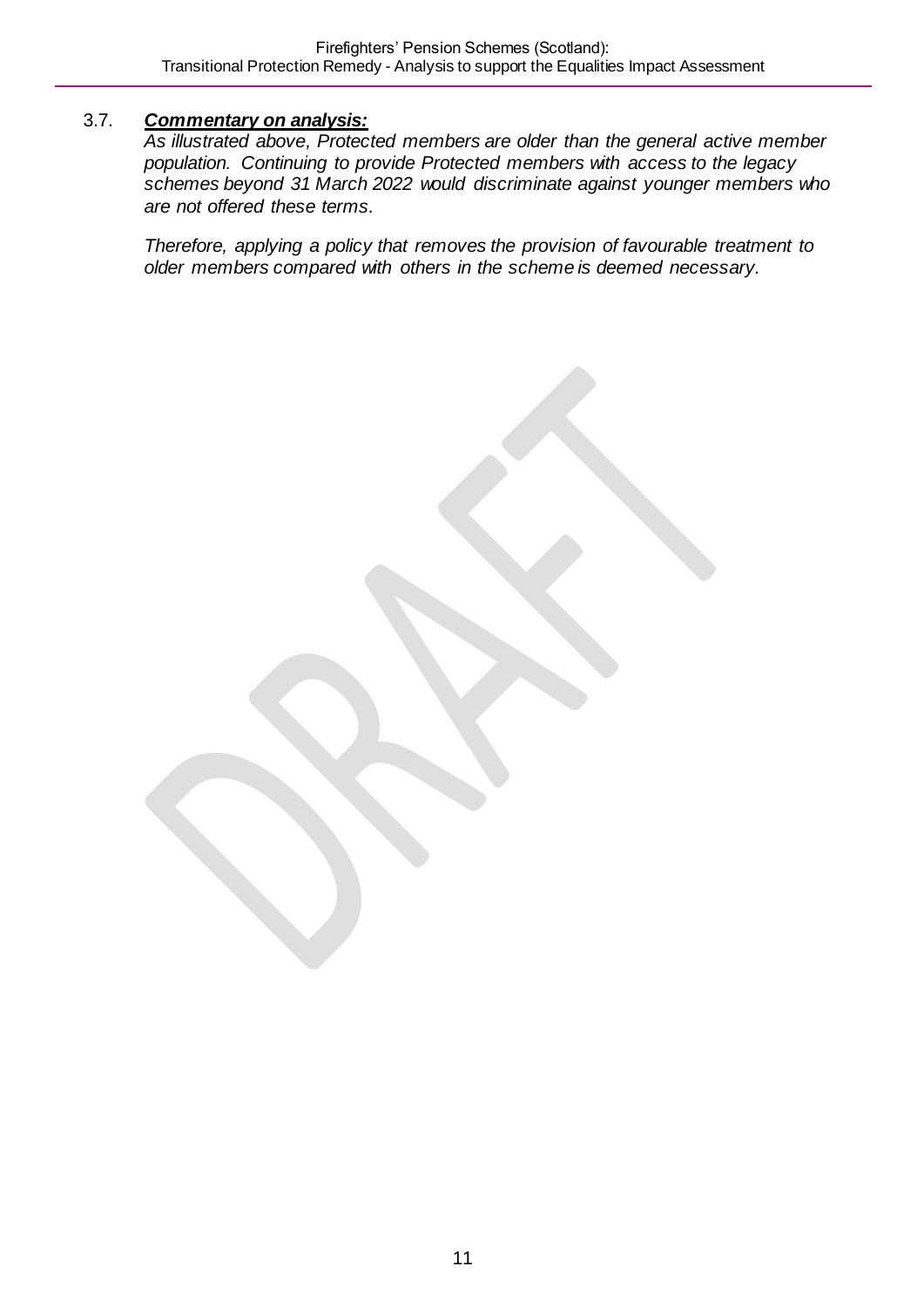# <span id="page-11-0"></span>**4. Equality Impact Analysis: Sex**

**This Chapter sets out our analysis of the equality impacts of the policy decision to close the legacy schemes to future accrual with effect from 1 April 2022 on the protected characteristic of sex as identified in the Equality Act 2010.**

## **Closing legacy schemes with effect from 1 April 2022**

#### *Introduction*

- 4.1. In determining that the transitional protection arrangements discriminated on the grounds of age, the Courts also concluded that if older members in a scheme were more likely to be male, providing older members with preferential terms amounted to indirect sex discrimination.
- 4.2. The policy decision to no longer permit Protected members to accrue benefits in the legacy schemes after 1 April 2022 is one aspect of addressing the age discrimination identified and, in turn, the indirect sex discrimination where it too applies.
- 4.3. We have analysed below the split of the Protected members by sex <sup>2</sup>.

#### *Analysis: Sex*

4.4. The following table sets out the sex profile of the members in the Firefighters' Pension Schemes (Scotland), as well as the sex profile of the Protected members:

|                | Active Membership as at<br>31 March 2016 | <b>Protected members as at</b><br><b>31 March 2016</b> |
|----------------|------------------------------------------|--------------------------------------------------------|
| <b>Males</b>   | 95%                                      | 99% (1,401)                                            |
| <b>Females</b> | 5%                                       | $1\%$ (13)                                             |
| <b>Total</b>   | 5,580                                    | 1,414                                                  |

- 4.5. This analysis identifies that:
	- The percentage of the Protected members who are male is greater than the percentage of the overall scheme population who are male.

 $\overline{a}$ <sup>2</sup> The Equality Act 2010 lists 'sex' as a protected characteristic. Data for the Firefighters' Pension Schemes (Scotland) is available by sex. However, it is important to note that sex and gender are two different concepts. A person's gender identity is not always the same as the sex assigned to them at birth, and some people may not identify as having a gender or as non-binary. Gender reassignment is also a protected characteristic under the Equality Act 2010, and this is examined in Section 5.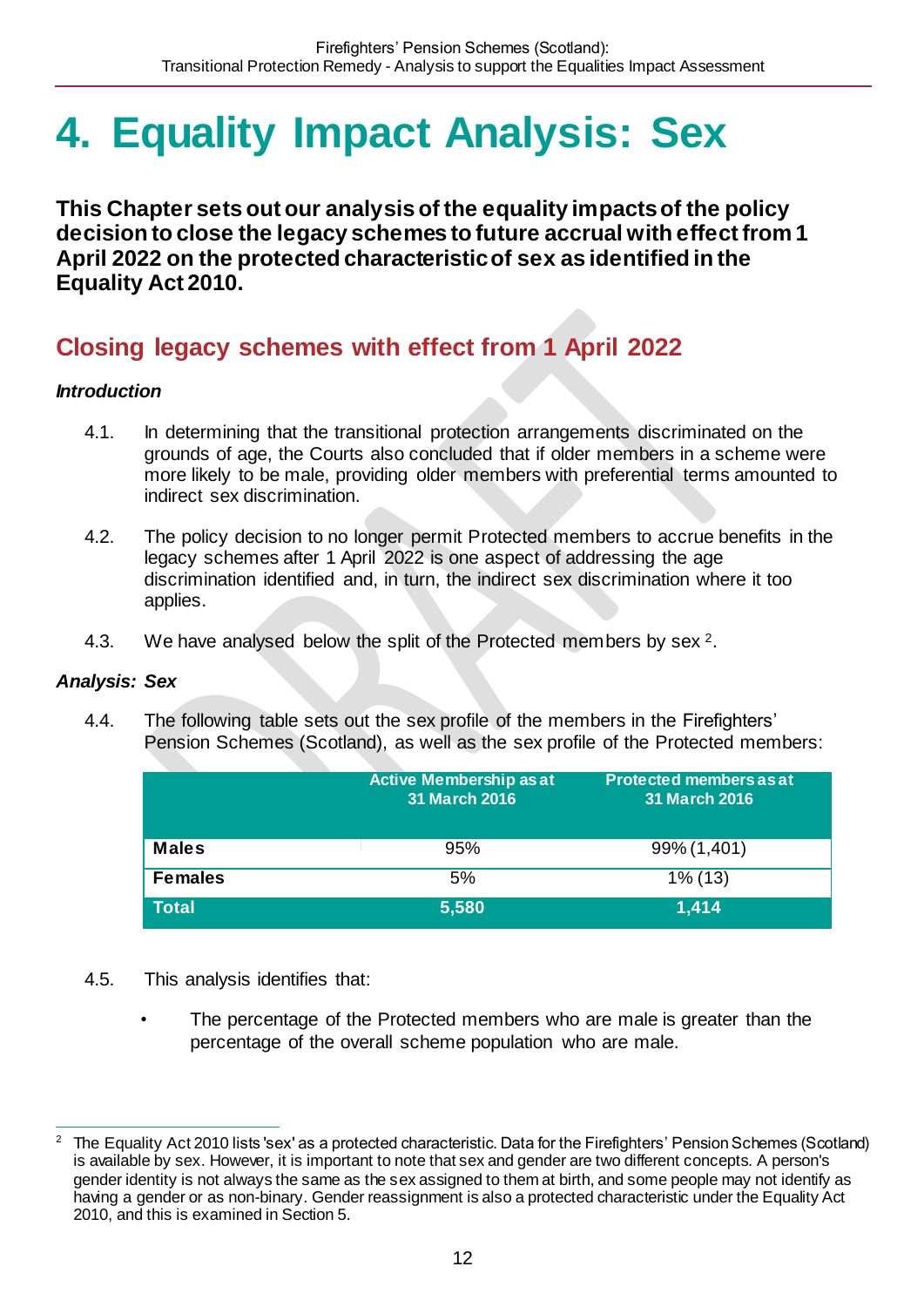4.6. The following table sets out the percentage of male and female Protected members in each scheme as at 31 March 2016:

|                | 1992 Scheme | 2006 Scheme<br>(Standard) | 2006 Scheme<br>(Special) | <b>All Protected</b><br><b>Members</b> |
|----------------|-------------|---------------------------|--------------------------|----------------------------------------|
| <b>Males</b>   | 99% (1,088) | 99% (112)                 | 99% (201)                | 99%                                    |
| <b>Females</b> | $1\%$ (10)  | $1\%$ (1)                 | $1\%$ (2)                | $1\%$                                  |
| <b>Total</b>   | 1,098       | 113                       | 203                      | 1,414                                  |

- 4.7. This analysis identifies that:
	- The percentage of Protected members who are males and accruing benefits in all legacy schemes mirrors the overall percentage of Protected members.

#### 4.8. *Commentary on analysis:*

*Based on the analysis above, Protected members are more likely to be male. Continuing to provide Protected members with access to the legacy schemes beyond 31 March 2022 could be deemed to be indirect sex discrimination.* 

*However, the policy decision to no longer permit Protected members to accrue benefits in the legacy schemes after 31 March 2022 aims to remove this indirect sex discrimination.*

#### *Analysis: Sex and Age*

4.9. We have also set out below the percentage of males in both the overall scheme population and the Protected members population at each age range:

| Age as at 31 March<br>2016 | <b>Active Membership as</b><br>at 31 March 2016 | <b>Membership with Protection as</b><br>at 31 March 2016 |
|----------------------------|-------------------------------------------------|----------------------------------------------------------|
| $20 - 24$                  | 93%                                             | -                                                        |
| $25 - 29$                  | 93%                                             | -                                                        |
| 30-34                      | 94%                                             | ٠                                                        |
| 35-39                      | 92%                                             | -                                                        |
| $40 - 44$                  | 92%                                             | 100%                                                     |
| 45-49                      | 96%                                             | 99%                                                      |
| 50-54                      | 98%                                             | 99%                                                      |
| 55-59                      | 100%                                            | 100%                                                     |
| 60 and above               | 98%                                             | 98%                                                      |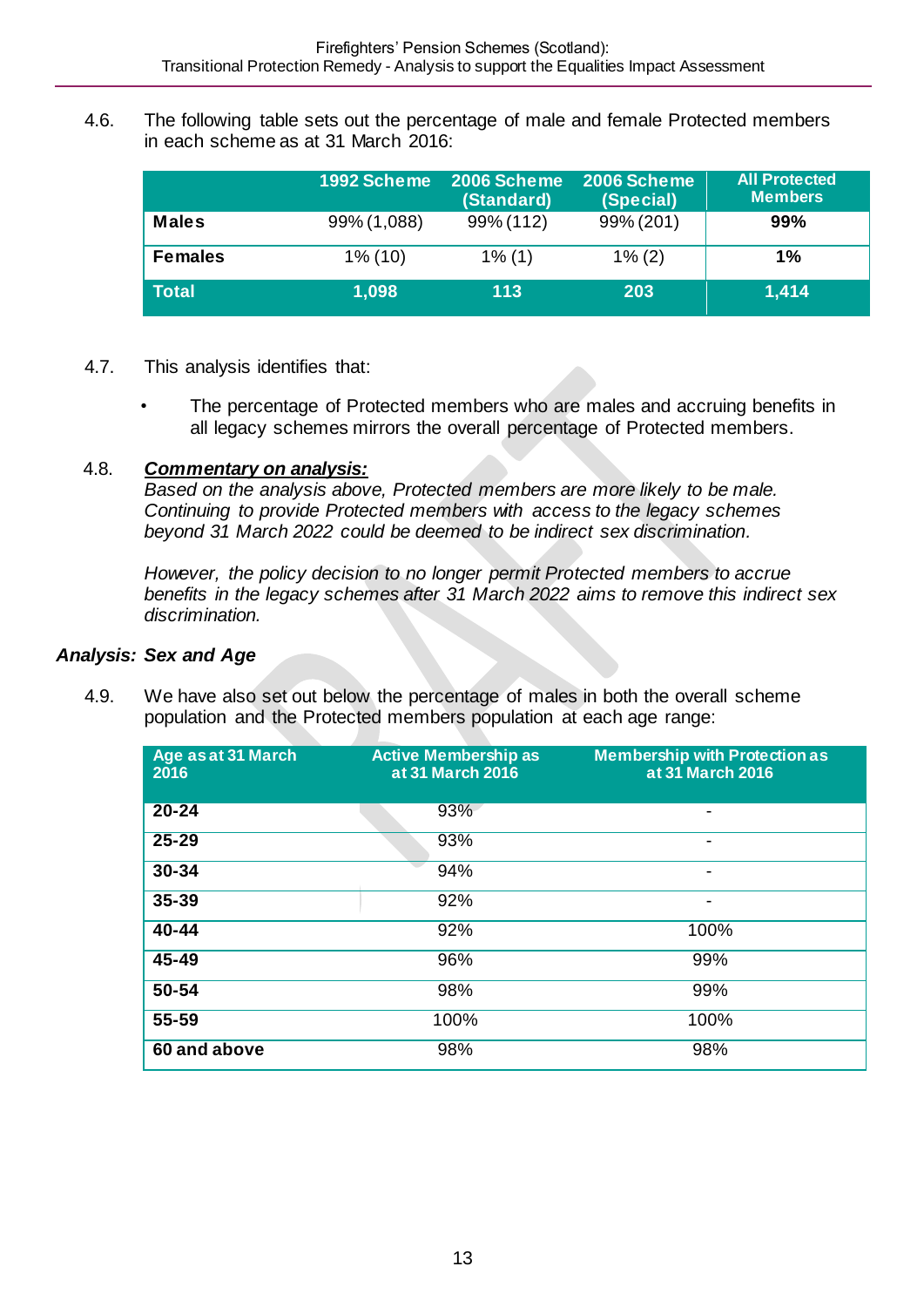- 4.10. This analysis identifies that:
	- The percentage of the active member population that is male is slightly greater at older ages. Accordingly, the overall percentage of Protected members who are male is higher than seen in the overall scheme population.
	- The percentage of Protected members who are males is higher than the overall scheme population at the relevant ages.
- 4.11. *Commentary on analysis*: *The above analysis supports the comments in 4.8 that Protected members are more likely to be male.*

#### *Analysis: Sex and Firefighter role*

- 4.12. Moving from a final salary legacy scheme to a career average reformed scheme for future accrual decreases the added benefit of late career pay progression for higher earners.
- 4.13. This means that the policy decision to no longer permit Protected members to accrue benefits in the legacy schemes from 1 April 2022 is likely to have a negative impact on those who, in future years, achieve higher salary progression, rather than those with lower salary progression.
- 4.14. However, it is worth noting that the impact of this is likely to be limited given that:
	- For Protected members who continue accruing benefits beyond 31 March 2022, their benefits in the legacy scheme will be calculated based on their 'final salary' when they leave the Scheme, rather than as at 31 March 2022.
	- It would seem unlikely many Protected members would experience significant pay progression after 31 March 2022, given how close they are to their retirement age.
- 4.15. Across the UK's public service pension schemes, a larger proportion of males reach higher salary bands than females, and therefore, of those who may be negatively impacted by this policy decision, a higher proportion will be male.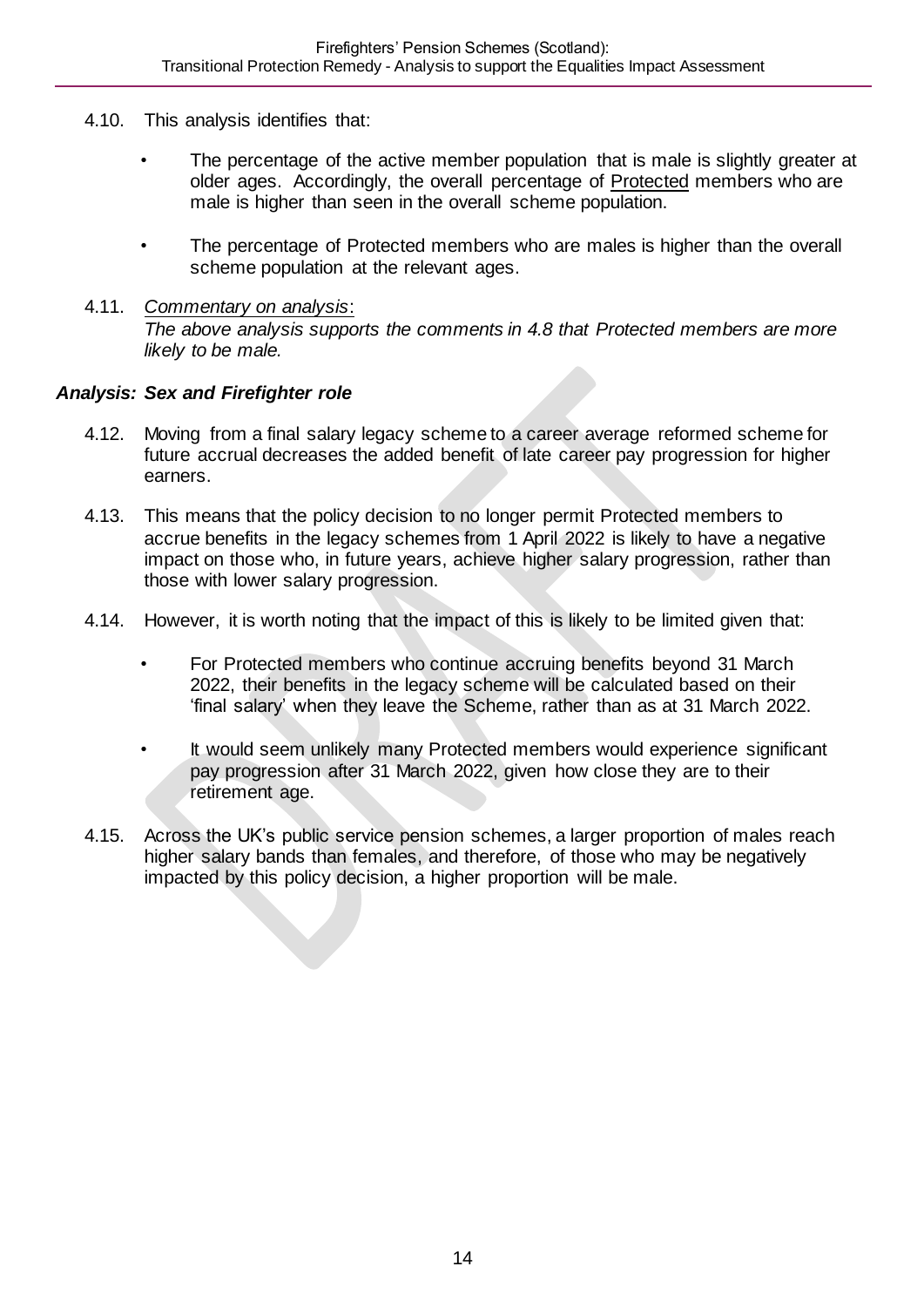4.16. We have set out below the split by role of members in the overall active member population and the Protected members' population as at 31 March 2016.

| Role as at 31<br><b>March 2016</b>         | <b>Active</b><br>membership<br>asat 31<br><b>March 2016</b> | % of overall<br>active<br>membership | <b>Protected</b><br><b>members as</b><br>at 31 March<br>2016 | $%$ of<br><b>Protected</b><br>membership<br>** |
|--------------------------------------------|-------------------------------------------------------------|--------------------------------------|--------------------------------------------------------------|------------------------------------------------|
| Firefighter                                | 4,621                                                       | 83%                                  | 895                                                          | 63%                                            |
| <b>Crew Manager</b>                        | 492                                                         | 9%                                   | 217                                                          | 15%                                            |
| Watch Manager                              | 263                                                         | 5%                                   | 171                                                          | 12%                                            |
| <b>Station Manager</b>                     | 106                                                         | 2%                                   | 67                                                           | 5%                                             |
| <b>Group Manager</b>                       | 38                                                          | $1\%$                                | $\overline{28}$                                              | 2%                                             |
| Area Manager A                             | $\overline{11}$                                             | $\overline{\phantom{a}}$             | $\overline{9}$                                               | $1\%$                                          |
| Area Manager B                             | $\overline{23}$                                             |                                      | $\overline{12}$                                              | 1%                                             |
| <b>Asst/Deputy</b><br><b>Chief Officer</b> | 5                                                           |                                      | 5                                                            |                                                |
| <b>Chief Fire Officer</b>                  | $\overline{\mathbf{3}}$                                     | -                                    | $\overline{2}$                                               |                                                |
| <b>Unknown</b>                             | 18                                                          |                                      | $\overline{8}$                                               | -                                              |
| <b>Total</b>                               | 5,580                                                       |                                      | 1,414                                                        |                                                |

\*\* Percentages show n are to the nearest 1%. Therefore, percentages w hich are less than 0.5% have not been show n above, but it is noted that excluding these may mean the percentages do not sum to 100%.

- 4.17. This analysis identifies that:
	- The highest proportion of all active members and Protected members are Firefighters.
- 4.18. We have then provided below the proportion of the membership at each role (that has been identified) that is male in both populations.

| Rank as at 31 March 2016         | Active membership as at<br><b>31 March 2016</b> | <b>Protected members as</b><br>at 31 March 2016 |
|----------------------------------|-------------------------------------------------|-------------------------------------------------|
| <b>Firefighter</b>               | 94%                                             | 99%                                             |
| <b>Crew Manager</b>              | 97%                                             | 99%                                             |
| <b>Watch Manager</b>             | 96%                                             | 99%                                             |
| <b>Station Manager</b>           | 99%                                             | 100%                                            |
| <b>Group Manager</b>             | 97%                                             | 100%                                            |
| Area Manager A                   | 100%                                            | 100%                                            |
| Area Manager B                   | 95%                                             | 91%                                             |
| <b>Asst/Deputy Chief Officer</b> | 100%                                            | 100%                                            |
| <b>Chief Fire Officer</b>        | 100%                                            | 100%                                            |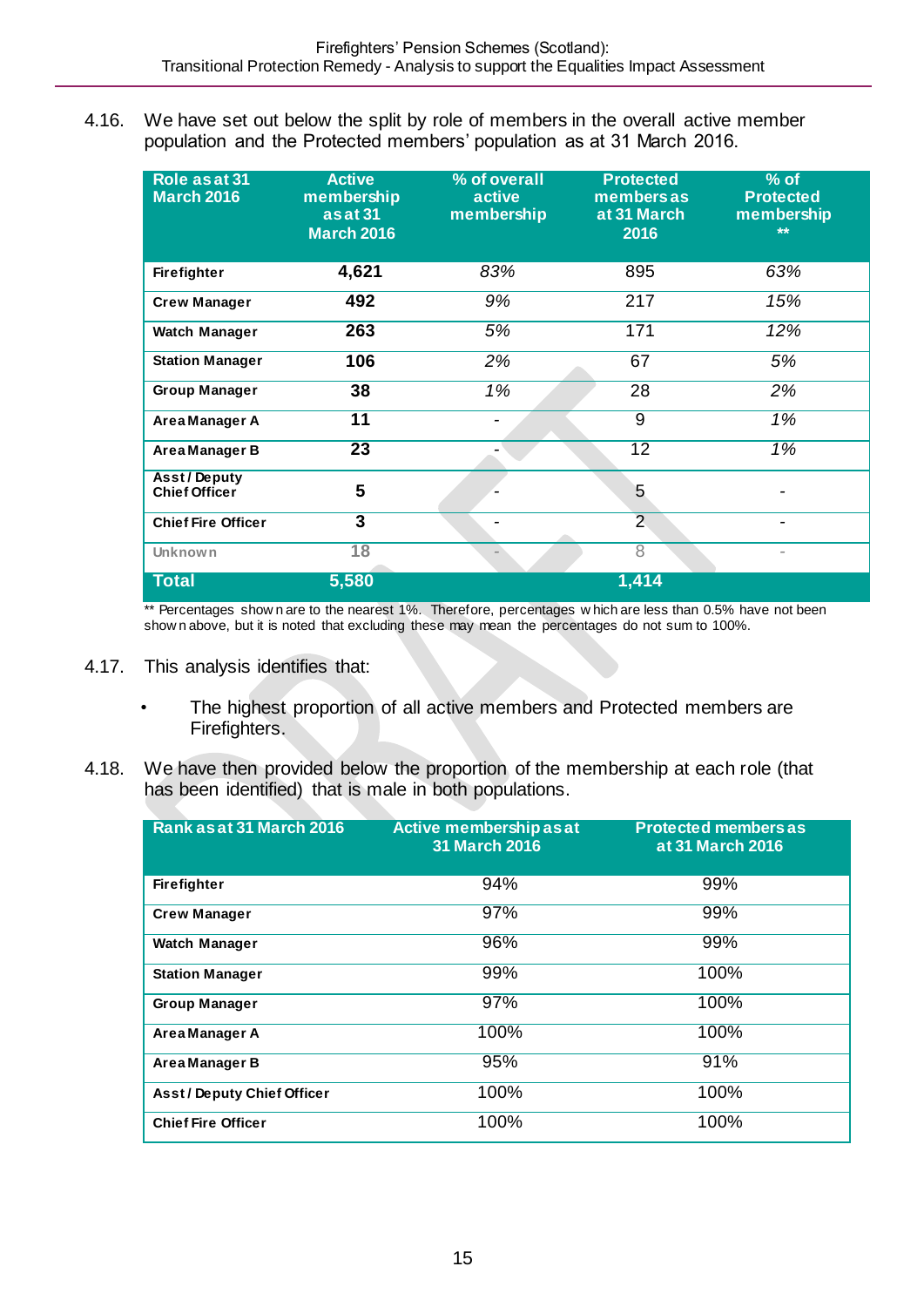- 4.19. This analysis identifies that:
	- In the overall active scheme membership, males form a higher proportion of the higher earning roles than that for lower earning roles.
	- Given that there are so few protected females, almost all of the protected members are male across all of the roles.

#### 4.20. *Commentary on analysis:*

*There has been some suggestion that higher earning Protected members are more impacted by the policy decision to no longer permit Protected members to accrue benefits in the legacy schemes after 31 March 2022.*

*The above analysis highlights that almost all of the Protected members are male, regardless of earnings.* 

*There appears to be limited evidence to suggest that this remedy could be seen as having a greater effect on males. Considered in the context of the pension schemes in their entirety however, the measure is necessary to remove the discrimination identified in the McCloud judgement and any impact within the protected members category is objectively justifiable.* 

#### *Analysis: Sex and Employment Status*

- 4.21. In Scotland, women are more likely to work part-time than men.<sup>3</sup> It is therefore worth considering the equalities impact of those who work part-time within this protected characteristic.
- 4.22. The analysis below provides a split of the scheme membership into those working part-time (including retained firefighters) and those who work full-time.

|                  | 31 March 2016 | as at 31 March 2016 |
|------------------|---------------|---------------------|
| <b>Full-time</b> | 76%           | 97% (1,365)         |
| Part-time *      | 24%           | $3\%$ (49)          |
| <b>Total</b>     | 5,580         | 1,414               |

\* This includes retained Firefighters

- 4.23. Of those 49 Protected members working part-time as at 31 March 2016:
	- All are male.
	- None are accruing benefits in the 1992 Scheme; 26 are accruing benefits in the 2006 Scheme (Standard) and 23 are accruing benefits in the 2006 Scheme (Special).

 $\overline{a}$ <sup>3</sup><https://www.closethegap.org.uk/content/gap-statistics/>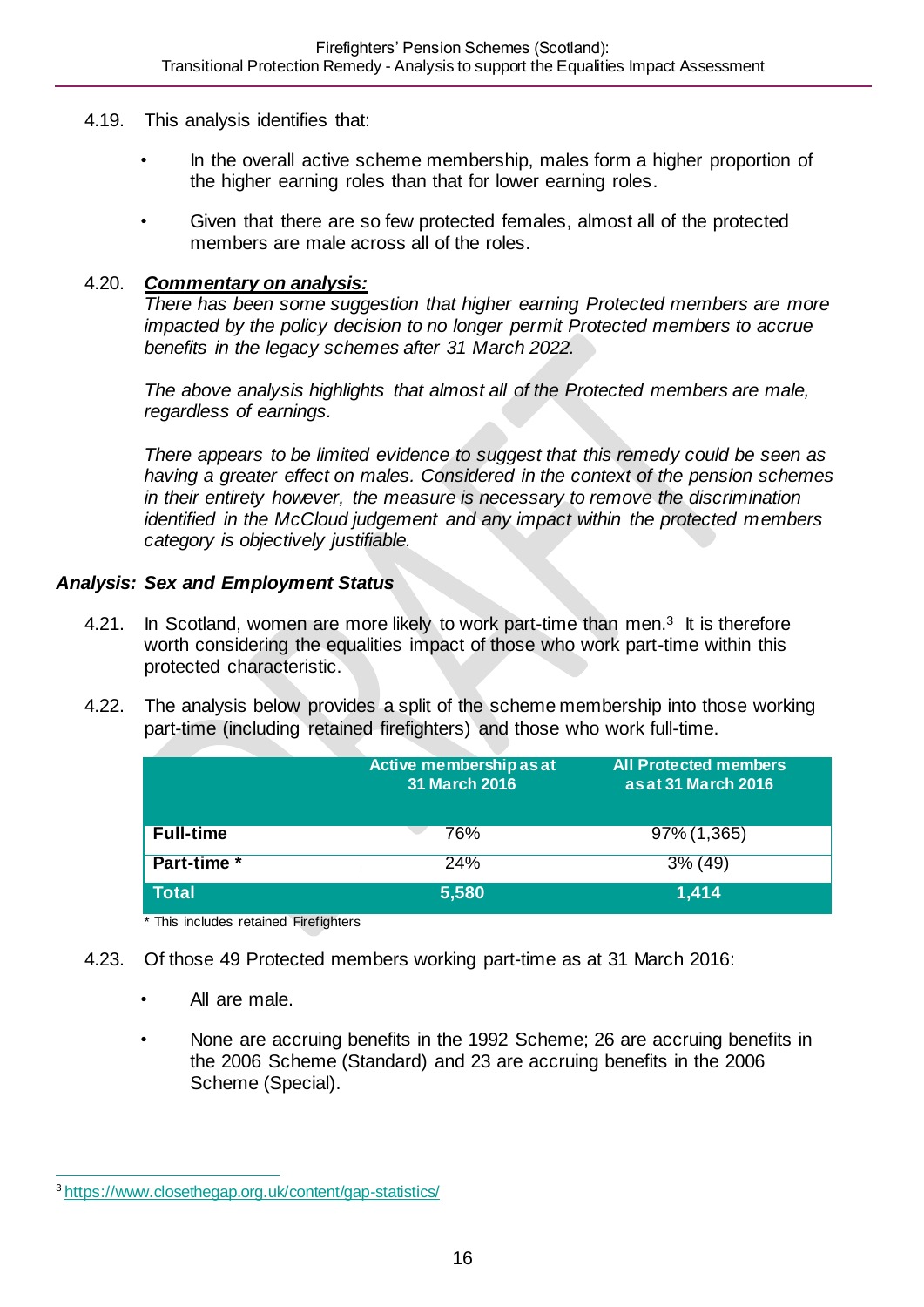- 4.24. This analysis identifies that:
	- As at 31 March 2016, the percentage of the Protected members working parttime was **lower** than the percentage of the overall scheme population working part-time.
	- Of those Protected members working part-time, the percentage that are female (0%) is not vastly different to the percentage of the Protected member population that is female (1%).

#### 4.25. *Commentary on analysis:*

*Based on the above analysis, Protected members are less likely to work part-time. This was to be expected since Protected members are older and part-time working has become more common in recent years, particularly in the Scottish Fire and Rescue Service.* 

*Males are shown to make up all the part-time Protected members. Therefore, we have not identified any disproportionate impacts of the policy on this group.*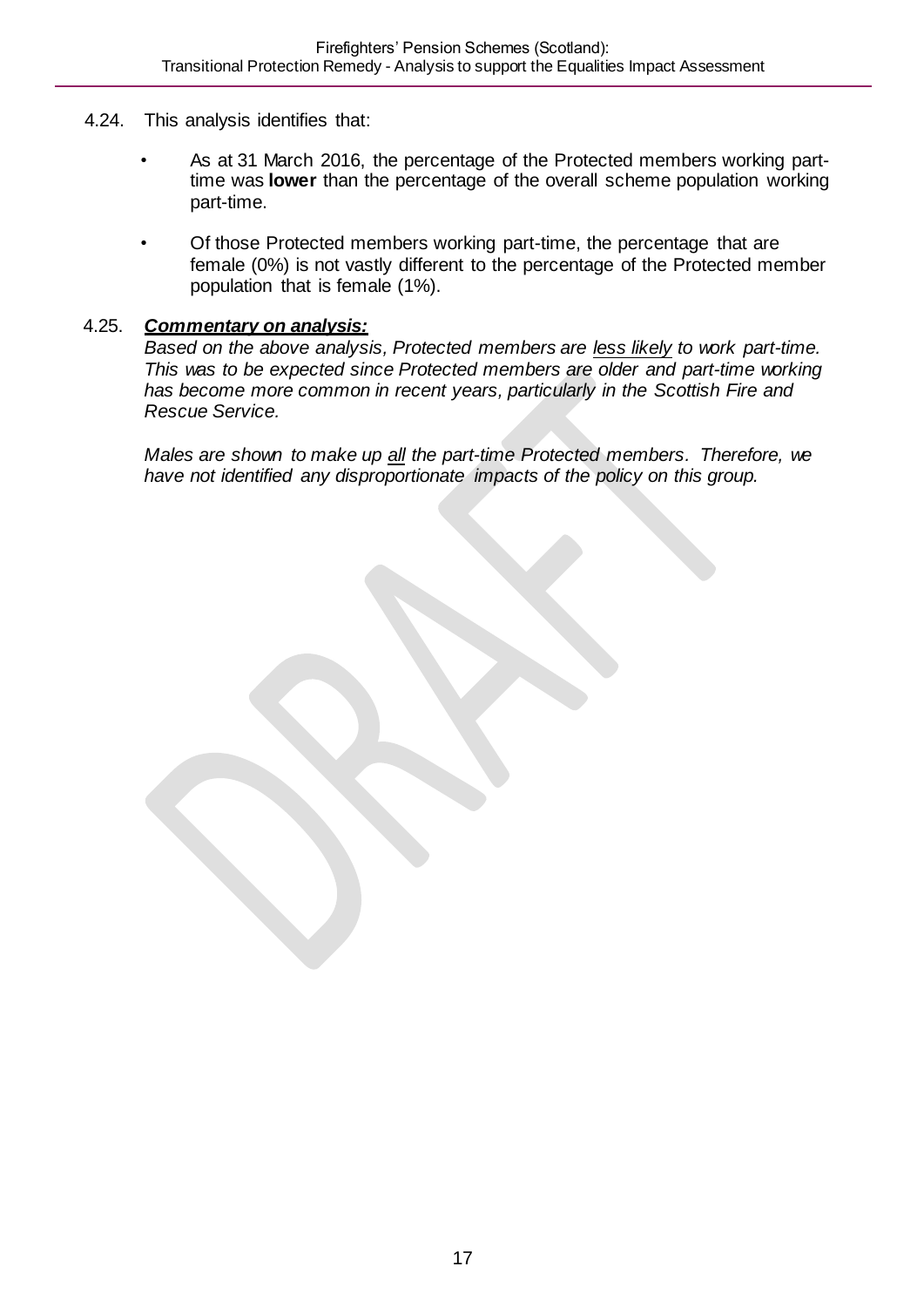## <span id="page-17-0"></span>**5. Equality Impact Analysis: Other Protected Characteristics**

**This Chapter sets out our analysis of the equality impacts of the policy decision to close the legacy schemes to future accrual with effect from 1 April 2022 on the other protected characteristics as identified in the Equality Act 2010.**

- 5.1. SPPA does not hold complete or up-to-date data on the other protected characteristics under the Equality Act 2010.
- 5.2. For the remaining protected characteristics, where possible, we have used data for the Scottish Fire and Rescue Authority as a whole. This seemed a reasonable approximation given the scheme participation of the workforce is currently of the order of 97% (Source: SPPA). It should be noted that a sizeable proportion of the population chose not to provide personal information, so the number of firefighters with the relevant protected characteristics may be underreported.
- 5.3. We have used information in the following sources to comment on the protected characteristics of disability and race/ethnicity:
	- See page x for information over the year 2011-2012: [4\\_20130425b.cp.01\\_13\\_publicsectorequalityduty.pdf \(firescotland.gov.uk\)](https://www.firescotland.gov.uk/media/999507/4_20130425b.cp.01_13_publicsectorequalityduty.pdf)
	- See page 8 for information as at 2021: [equalpaygenderpaygapreport2021\\_v2.pdf \(firescotland.gov.uk\)](https://www.firescotland.gov.uk/media/1143703/equalpaygenderpaygapreport2021_v2.pdf)
- 5.4. The proposed changes will apply to all members regardless of these protected characteristics. However, we have considered the potential impact of these individually below.

## **Disability**

- 5.5. The proportion of firefighters reporting a disability has increased very slightly over time. For example, over the year 2011-2012, the percentage of firefighters where a disability has been advised was 0.6%, and this was 0.8% in 2021.
- 5.6. This might suggest that Protected members (who must have joined before 1 April 2012) are less likely to have a disability compared with the overall scheme population.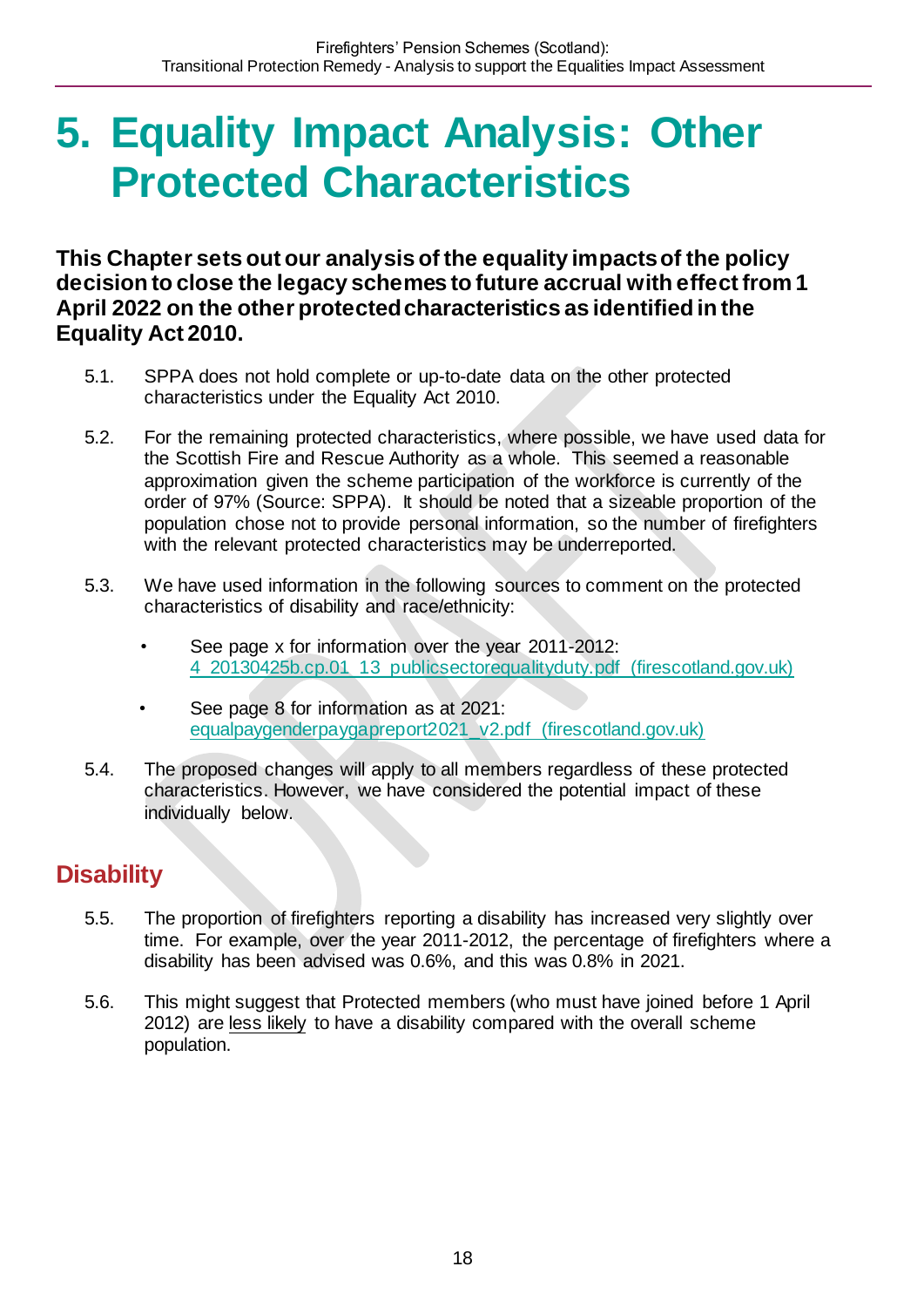## **Race/Ethnicity**

- 5.7. The proportion of firefighters from ethnic minority groups has increased only very marginally between 2011-2012 and 2021 (0.6% to 0.7%).
- 5.8. This might suggest that Protected members are no more likely to be from ethnic minority groups compared with the overall scheme population.

## **Religion or Belief**

5.9. Available data on this protected characteristic in relation to the Scottish Fire and Rescue Service workforce or the Firefighters' Pension Schemes (Scotland) membership. Although there is limited data available, if new data indicates that this group may suffer disproportionate adverse effects we will consider the impact further.

### **Gender reassignment**

5.10. Available data on this protected characteristic in relation to the Scottish Fire and Rescue Service workforce or the Firefighters' Pension Schemes (Scotland) membership. Although there is limited data available, if new data indicates that this group may suffer disproportionate adverse effects we will consider the impact further.

### **Pregnancy and maternity**

5.11. Available data on this protected characteristic in relation to the Scottish Fire and Rescue Service workforce or the Firefighters' Pension Schemes (Scotland) membership. Although there is limited data available, if new data indicates that this group may suffer disproportionate adverse effects we will consider the impact further.

## **Sexual orientation**

5.12. Available data on this protected characteristic in relation to the Scottish Fire and Rescue Service workforce or the Firefighters' Pension Schemes (Scotland) membership. Although there is limited data available, if new data indicates that this group may suffer disproportionate adverse effects we will consider the impact further.

## **Marriage and civil partnership**

5.13. Available data on this protected characteristic in relation to the Scottish Fire and Rescue Service workforce or the Firefighters' Pension Schemes (Scotland) membership. Although there is limited data available, if new data indicates that this group may suffer disproportionate adverse effects we will consider the impact further.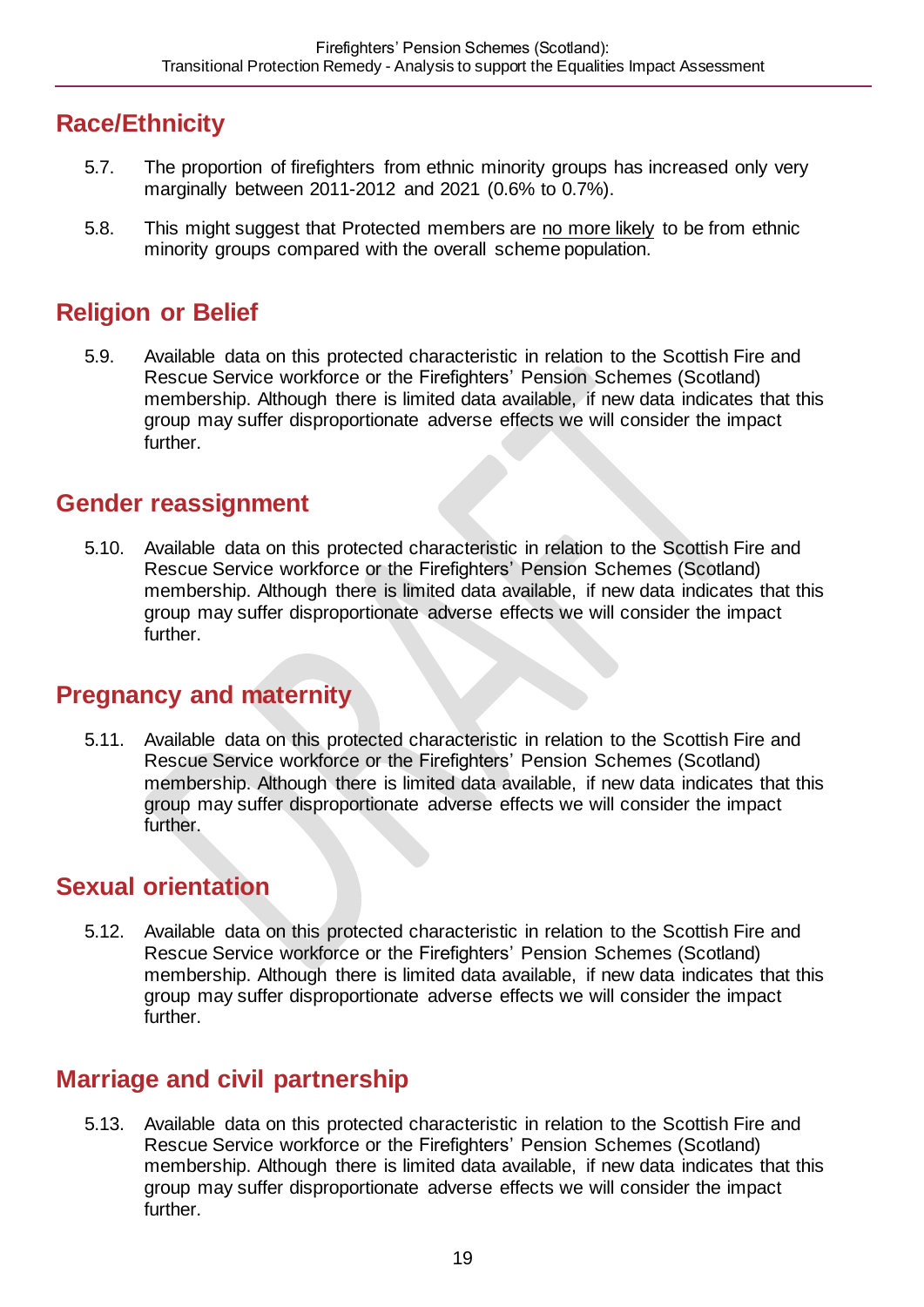# <span id="page-19-0"></span>**Appendix A: Data and Assumptions**

## **Data**

- The analysis in this report is based on the data provided by SPPA to GAD for the 2016 actuarial valuation, as detailed in our note "Firefighters' [Pension Schemes \(Scotland\) -](https://pensions.gov.scot/sites/default/files/2019-06/Fire%20Scotland%20-%20Data%20Report%20-%20Final%20-%2028%20Feb%202019.pdf) [Actuarial valuation as at 31 March 2016: Report on membership data"](https://pensions.gov.scot/sites/default/files/2019-06/Fire%20Scotland%20-%20Data%20Report%20-%20Final%20-%2028%20Feb%202019.pdf) of 28 February 2019.
- Whilst comprehensive data was received from SPPA for the 2016 valuation, some aspects of the data were incomplete and/or unreliable for certain elements of our valuation calculations. It was not possible to fully resolve those data issues in the timescale required for the valuation and, therefore, assumptions were required in respect of incomplete and/or unreliable individual member records. Further information on the steps taken to address data issues can be found in the above report.
- Please note that a member has been classed as 'full-time' if the part-time proportion provided by SPPA for the purposes of the 31 March 2016 actuarial valuation, was recorded as 1 or 100%. All other members have been assumed to be part-time. Please note that rigorous checks were not carried out on the part-time proportions provided.